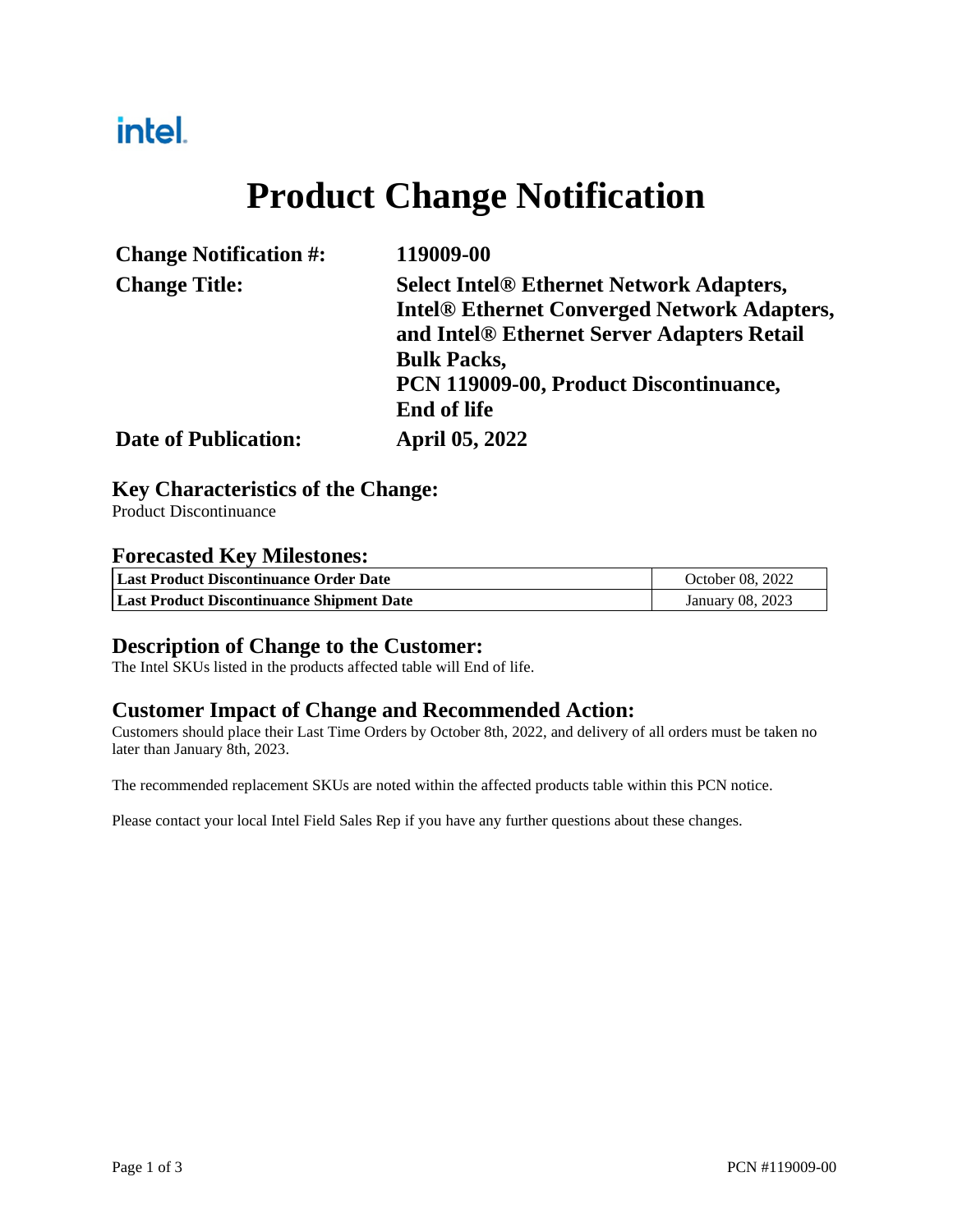### **Products Affected/Intel Ordering Codes:**

| <b>Marketing Name</b>                                                                    | <b>Product Code</b>  | <b>Affected</b><br>MM# | Recommended<br><b>Replacement Product</b><br>Code | <b>Recommended</b><br><b>Replacement MM#</b> |
|------------------------------------------------------------------------------------------|----------------------|------------------------|---------------------------------------------------|----------------------------------------------|
| Intel <sup>®</sup> Ethernet Server<br>Adapter I210-T1, retail bulk                       | I210T1BLK            | 921434                 | <b>I210T1</b>                                     | 921433                                       |
| Intel® Ethernet Converged<br>Network Adapter X710-DA4,<br>retail bulk                    | X710DA4FHBLK         | 932576                 | X710DA4FH                                         | 932575                                       |
| Intel <sup>®</sup> Ethernet Converged<br>Network Adapter XL710-<br>QDA2, retail bulk     | XL710QDA2BLK         | 932587                 | XL710QDA2                                         | 932586                                       |
| Intel® Ethernet Converged<br>Network Adapter X710-DA2,<br>retail bulk                    | X710DA2BLK           | 933217                 | X710DA2                                           | 933206                                       |
| Intel <sup>®</sup> Ethernet Server<br>Adapter I350-T4V2, retail<br>bulk                  | I350T4V2BLK          | 936716                 | I350T4V2                                          | 936715                                       |
| Intel® Ethernet Converged<br>Network Adapter X550-T2, 5<br>Pack                          | X550T2BLK            | 940136                 | X550T2                                            | 940128                                       |
| Intel® Ethernet Converged<br>Network Adapter X710-T4,<br>retail bulk                     | X710T4BLK            | 943053                 | X710T4                                            | 943052                                       |
| <b>Intel® Ethernet Network</b><br>Adapter XXV710-DA2, retail XXV710DA2BLK<br>bulk        |                      | 948652                 | XXV710DA2                                         | 948651                                       |
| <b>Intel® Ethernet Network</b><br>Adapter E810-CQDA1, Retail E810CQDA1BLK<br><b>Bulk</b> |                      | 978313                 | E810CQDA1                                         | 978312                                       |
| <b>Intel® Ethernet Network</b><br>Adapter E810-CQDA2, Retail E810CQDA2BLK<br><b>Bulk</b> |                      | 978323                 | E810CQDA2                                         | 978322                                       |
| <b>Intel® Ethernet Network</b><br>Adapter E810-XXVDA2,<br>Retail Bulk                    | E810XXVDA2BLK        | 978332                 | E810XXVDA2                                        | 978331                                       |
| <b>Intel® Ethernet Network</b><br>Adapter E810-XXVDA4,<br><b>Retail Bulk</b>             | E810XXVDA4BLK 978335 |                        | E810XXVDA4                                        | 978334                                       |
| <b>Intel® Ethernet Network</b><br>Adapter X710-T2L, Retail<br><b>Bulk</b>                | X710T2LBLK           | 984713                 | X710T2L                                           | 984697                                       |
| <b>Intel® Ethernet Network</b><br>Adapter X710-T4L, Retail<br><b>Bulk</b>                | X710T4LBLK           | 984722                 | X710T4L                                           | 984719                                       |
| <b>Intel® Ethernet Network</b><br>Adapter I225-T1, Retail Bulk                           | I225T1BLK            | 999PT6                 | I225T1                                            | 999PT5                                       |

### **PCN Revision History:**

| <b>Date of Revision:</b> | <b>Revision Number:</b> | <b>Reason:</b>           |
|--------------------------|-------------------------|--------------------------|
| April 05, 2022           | 00                      | Originally Published PCN |